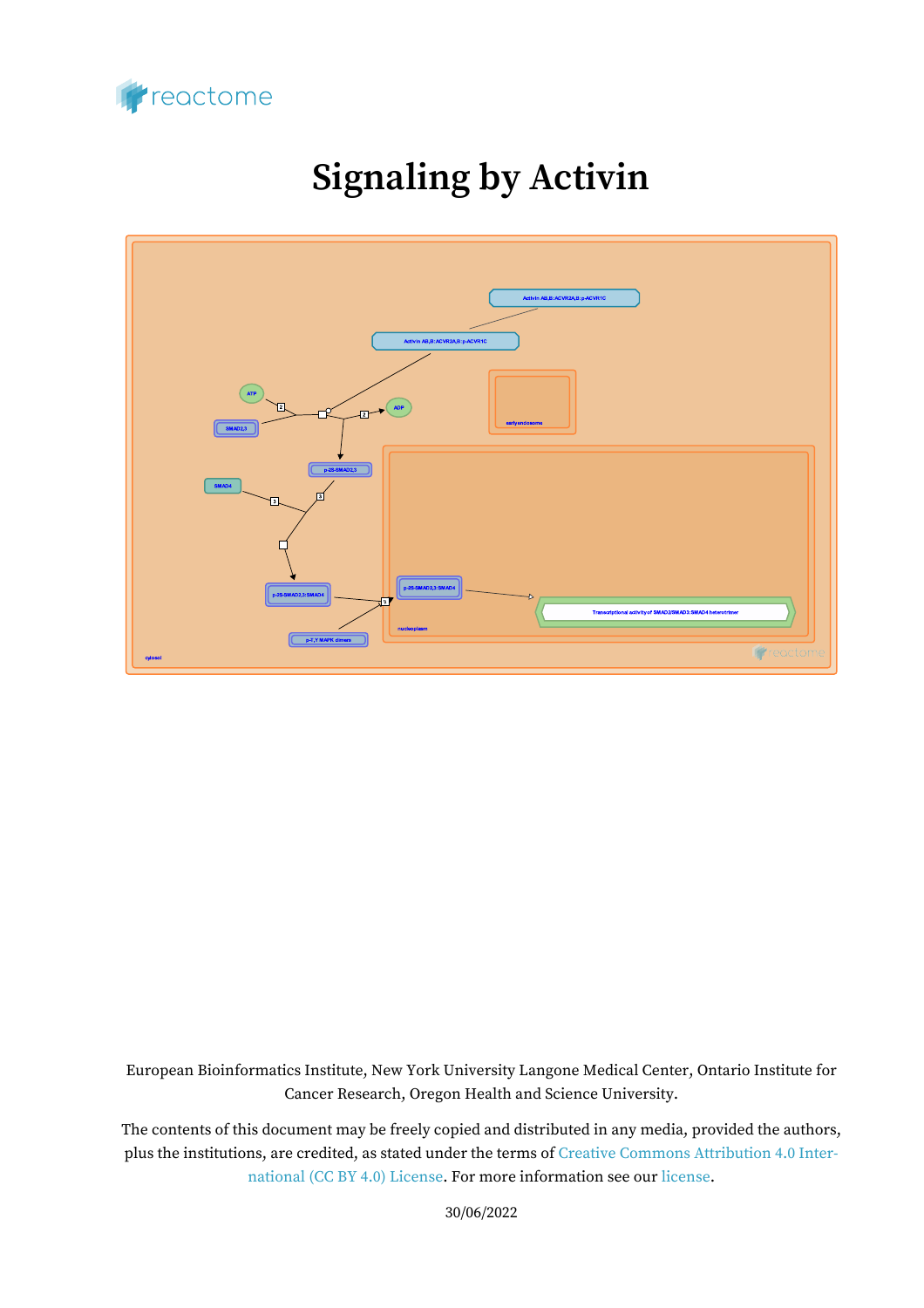### <span id="page-1-0"></span>**Introduction**

Reactome is open-source, open access, manually curated and peer-reviewed pathway database. Pathway annotations are authored by expert biologists, in collaboration with Reactome editorial staff and crossreferenced to many bioinformatics databases. A system of evidence tracking ensures that all assertions are backed up by the primary literature. Reactome is used by clinicians, geneticists, genomics researchers, and molecular biologists to interpret the results of high-throughput experimental studies, by bioinformaticians seeking to develop novel algorithms for mining knowledge from genomic studies, and by systems biologists building predictive models of normal and disease variant pathways.

The development of Reactome is supported by grants from the US National Institutes of Health (P41 HG003751), University of Toronto (CFREF Medicine by Design), European Union (EU STRP, EMI-CD), and the European Molecular Biology Laboratory (EBI Industry program).

#### **Literature references**

- Fabregat, A., Sidiropoulos, K., Viteri, G., Forner, O., Marin-Garcia, P., Arnau, V. et al. (2017). Reactome pathway analysis: a high-performance in-memory approach. *BMC bioinformatics, 18*, 142. [↗](http://www.ncbi.nlm.nih.gov/pubmed/28249561)
- Sidiropoulos, K., Viteri, G., Sevilla, C., Jupe, S., Webber, M., Orlic-Milacic, M. et al. (2017). Reactome enhanced pathway visualization. *Bioinformatics, 33*, 3461-3467. [↗](http://www.ncbi.nlm.nih.gov/pubmed/29077811)
- Fabregat, A., Jupe, S., Matthews, L., Sidiropoulos, K., Gillespie, M., Garapati, P. et al. (2018). The Reactome Pathway Knowledgebase. *Nucleic Acids Res, 46*, D649-D655. [↗](http://www.ncbi.nlm.nih.gov/pubmed/29145629)
- Fabregat, A., Korninger, F., Viteri, G., Sidiropoulos, K., Marin-Garcia, P., Ping, P. et al. (2018). Reactome graph database: Efficient access to complex pathway data. *PLoS computational biology, 14*, e1005968. [↗](http://www.ncbi.nlm.nih.gov/pubmed/29377902)

Reactome database release: 81

This document contains 1 pathway and 3 reactions [\(see Table of Contents\)](#page-6-0)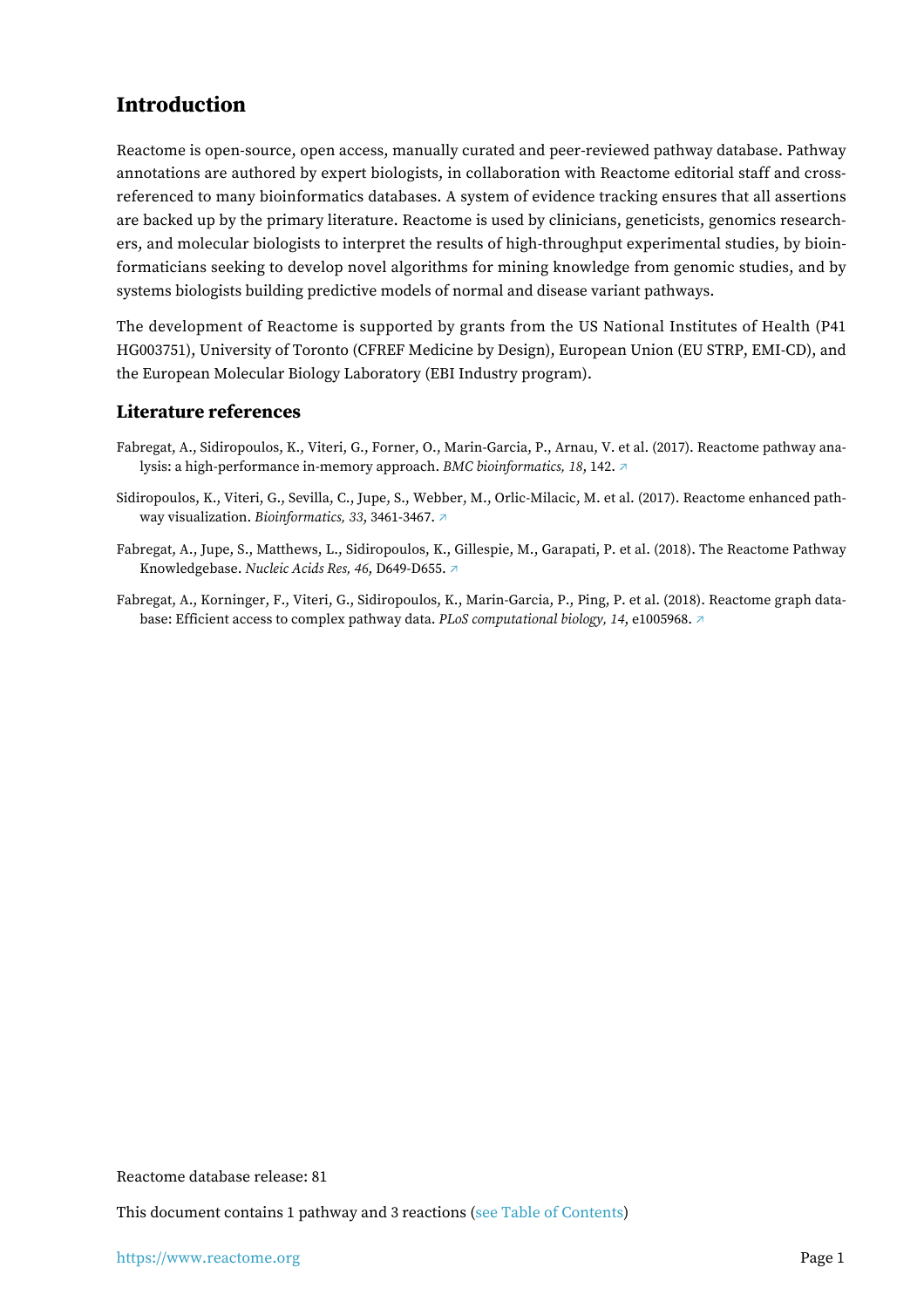#### <span id="page-2-0"></span>**Signaling by Activin [↗](https://www.reactome.org/content/detail/R-CFA-1502540)**

**Stable identifier:** R-CFA-1502540

**Compartments:** cytosol, extracellular region, plasma membrane

**Inferred from:** [Signaling by Activin \(Homo sapiens\)](https://www.reactome.org/content/detail/R-HSA-1502540)



This event has been computationally inferred from an event that has been demonstrated in another species.

The inference is based on the homology mapping from PANTHER. Briefly, reactions for which all involved PhysicalEntities (in input, output and catalyst) have a mapped orthologue/paralogue (for complexes at least 75% of components must have a mapping) are inferred to the other species. High level events are also inferred for these events to allow for easier navigation.

<a href='/electronic\_inference\_compara.html' target = 'NEW'>More details and caveats of the event inference in Reactome. For details on PANTHER see also: <a href='http://www.pantherdb.org/about.jsp' target='NEW'>http://www.pantherdb.org/about.jsp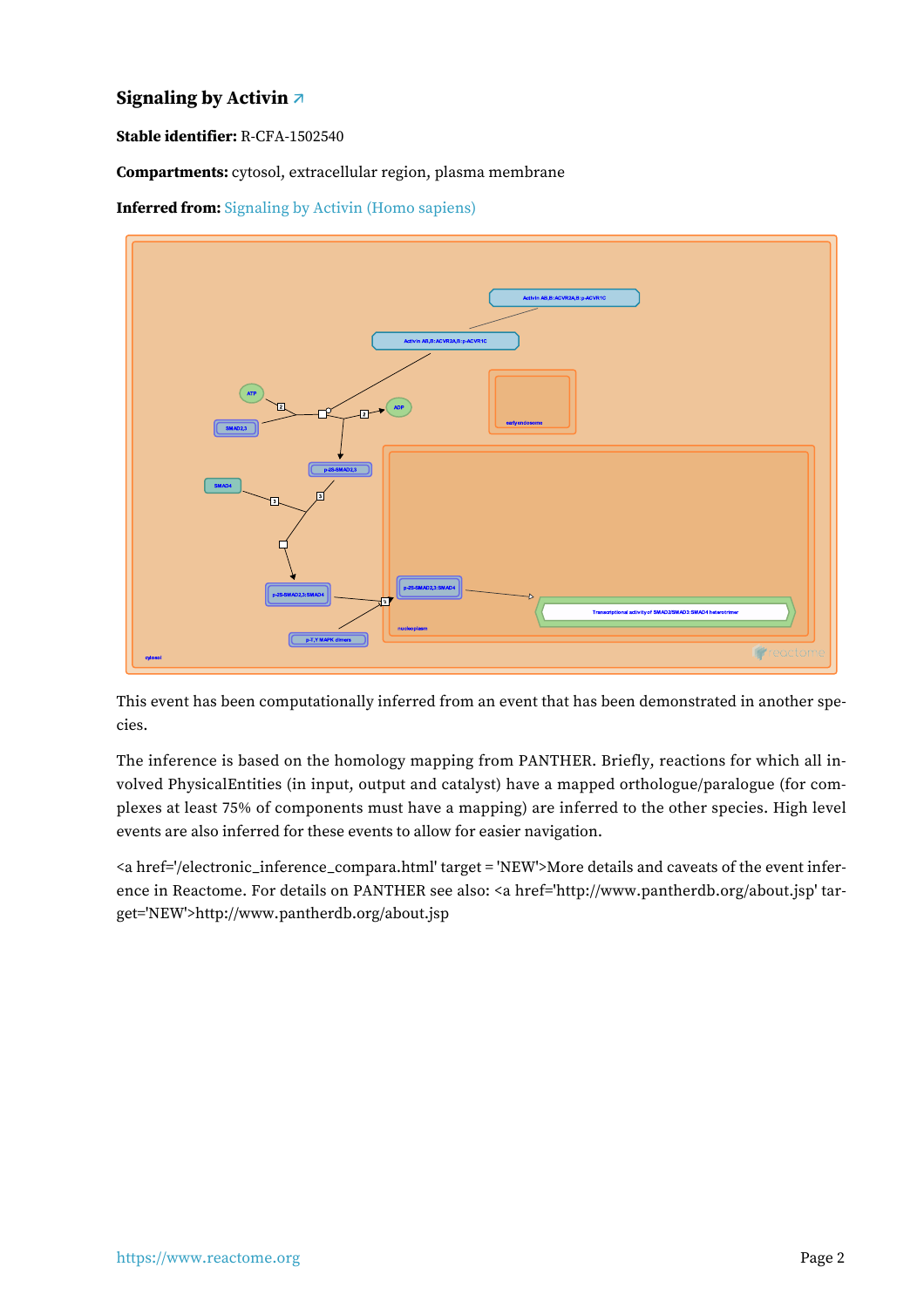#### <span id="page-3-0"></span>**Phosphorylation of SMAD2,3 by Activin:Activin Receptor [↗](https://www.reactome.org/content/detail/R-CFA-1549526)**

**Location:** [Signaling by Activin](#page-2-0)

**Stable identifier:** R-CFA-1549526

#### **Type:** transition

**Compartments:** plasma membrane, cytosol

**Inferred from:** [Phosphorylation of SMAD2,3 by Activin:Activin Receptor \(Homo sapiens\)](https://www.reactome.org/content/detail/R-HSA-1549526)



This event has been computationally inferred from an event that has been demonstrated in another species.

The inference is based on the homology mapping from PANTHER. Briefly, reactions for which all involved PhysicalEntities (in input, output and catalyst) have a mapped orthologue/paralogue (for complexes at least 75% of components must have a mapping) are inferred to the other species. High level events are also inferred for these events to allow for easier navigation.

<a href='/electronic\_inference\_compara.html' target = 'NEW'>More details and caveats of the event inference in Reactome. For details on PANTHER see also: <a href='http://www.pantherdb.org/about.jsp' target='NEW'>http://www.pantherdb.org/about.jsp

**Followed by:** [Phosphorylated SMAD2 and SMAD3 form a complex with SMAD4](#page-4-0)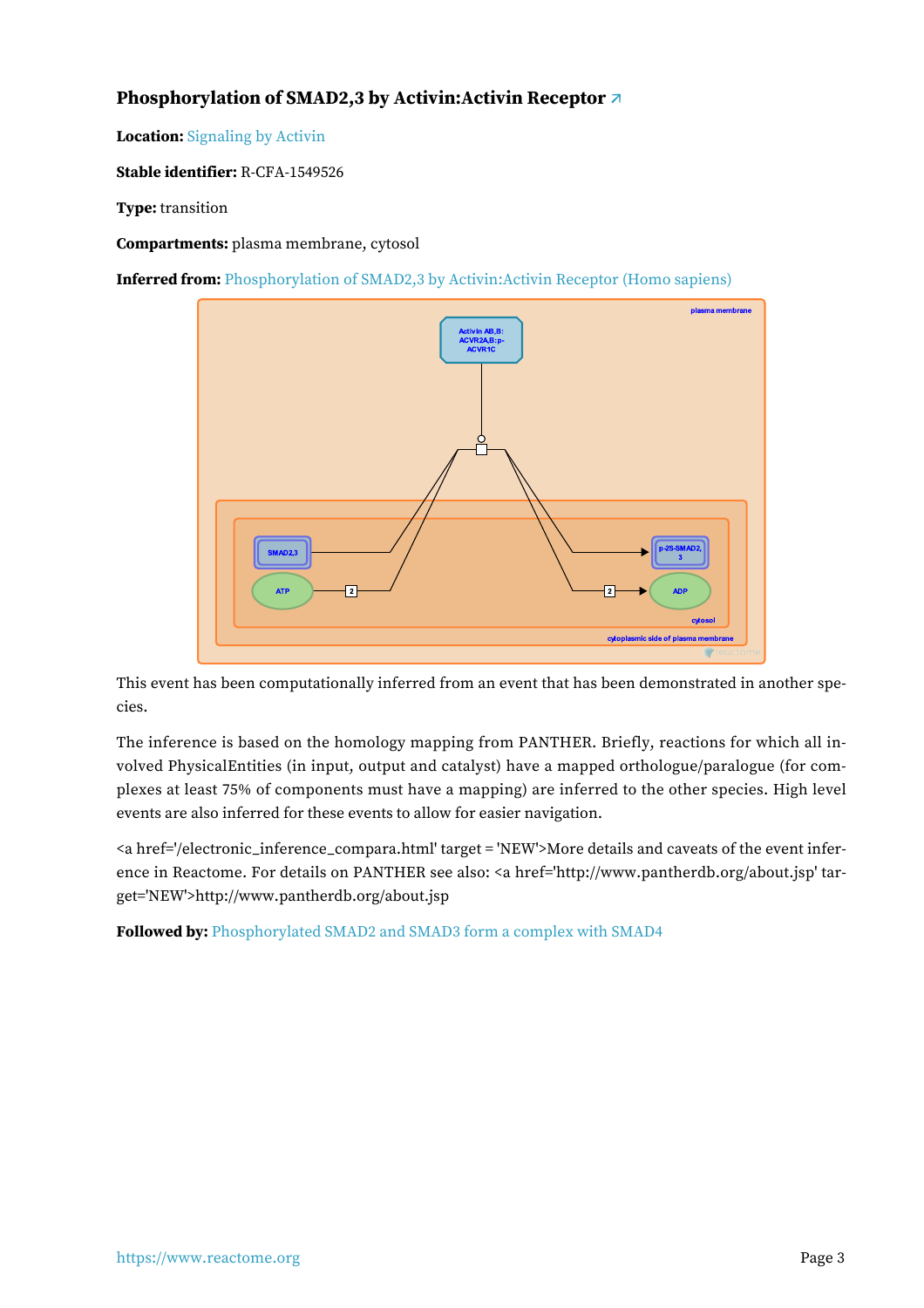#### <span id="page-4-0"></span>**Phosphorylated SMAD2 and SMAD3 form a complex with SMAD4 [↗](https://www.reactome.org/content/detail/R-CFA-170847)**

**Location:** [Signaling by Activin](#page-2-0)

**Stable identifier:** R-CFA-170847

**Type:** transition

**Compartments:** cytosol

**Inferred from:** [Phosphorylated SMAD2 and SMAD3 form a complex with SMAD4 \(Homo sapiens\)](https://www.reactome.org/content/detail/R-HSA-170847)



This event has been computationally inferred from an event that has been demonstrated in another species.

The inference is based on the homology mapping from PANTHER. Briefly, reactions for which all involved PhysicalEntities (in input, output and catalyst) have a mapped orthologue/paralogue (for complexes at least 75% of components must have a mapping) are inferred to the other species. High level events are also inferred for these events to allow for easier navigation.

<a href='/electronic\_inference\_compara.html' target = 'NEW'>More details and caveats of the event inference in Reactome. For details on PANTHER see also: <a href='http://www.pantherdb.org/about.jsp' target='NEW'>http://www.pantherdb.org/about.jsp

**Preceded by:** [Phosphorylation of SMAD2,3 by Activin:Activin Receptor](#page-3-0)

**Followed by:** [The SMAD2/3:SMAD4 complex transfers to the nucleus](#page-5-0)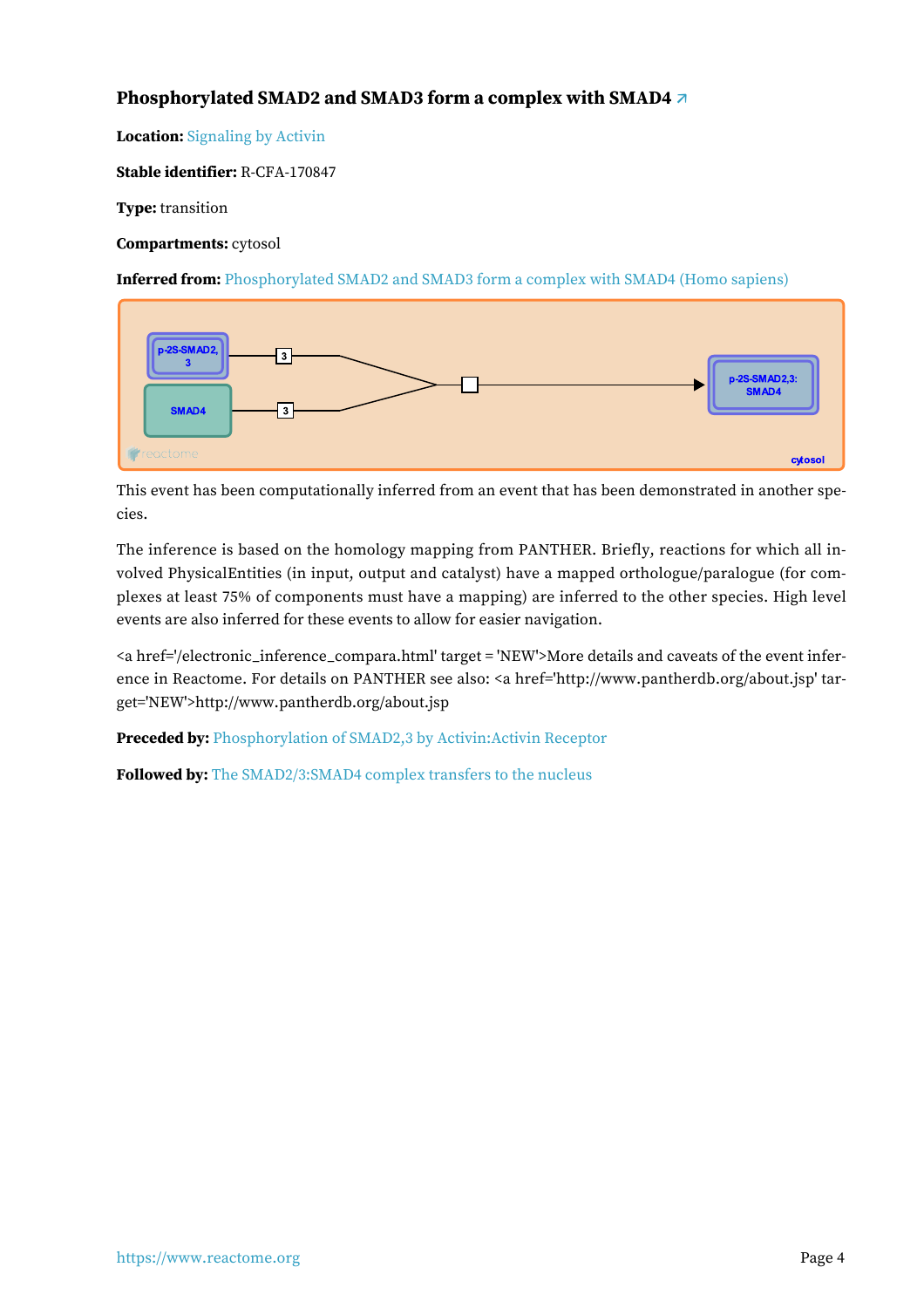#### <span id="page-5-0"></span>**The SMAD2/3:SMAD4 complex transfers to the nucleus [↗](https://www.reactome.org/content/detail/R-CFA-173488)**

**Location:** [Signaling by Activin](#page-2-0)

**Stable identifier:** R-CFA-173488

**Type:** omitted

**Compartments:** nucleoplasm, cytosol

**Inferred from:** [The SMAD2/3:SMAD4 complex transfers to the nucleus \(Homo sapiens\)](https://www.reactome.org/content/detail/R-HSA-173488)



This event has been computationally inferred from an event that has been demonstrated in another species.

The inference is based on the homology mapping from PANTHER. Briefly, reactions for which all involved PhysicalEntities (in input, output and catalyst) have a mapped orthologue/paralogue (for complexes at least 75% of components must have a mapping) are inferred to the other species. High level events are also inferred for these events to allow for easier navigation.

<a href='/electronic\_inference\_compara.html' target = 'NEW'>More details and caveats of the event inference in Reactome. For details on PANTHER see also: <a href='http://www.pantherdb.org/about.jsp' target='NEW'>http://www.pantherdb.org/about.jsp

**Preceded by:** [Phosphorylated SMAD2 and SMAD3 form a complex with SMAD4](#page-4-0)